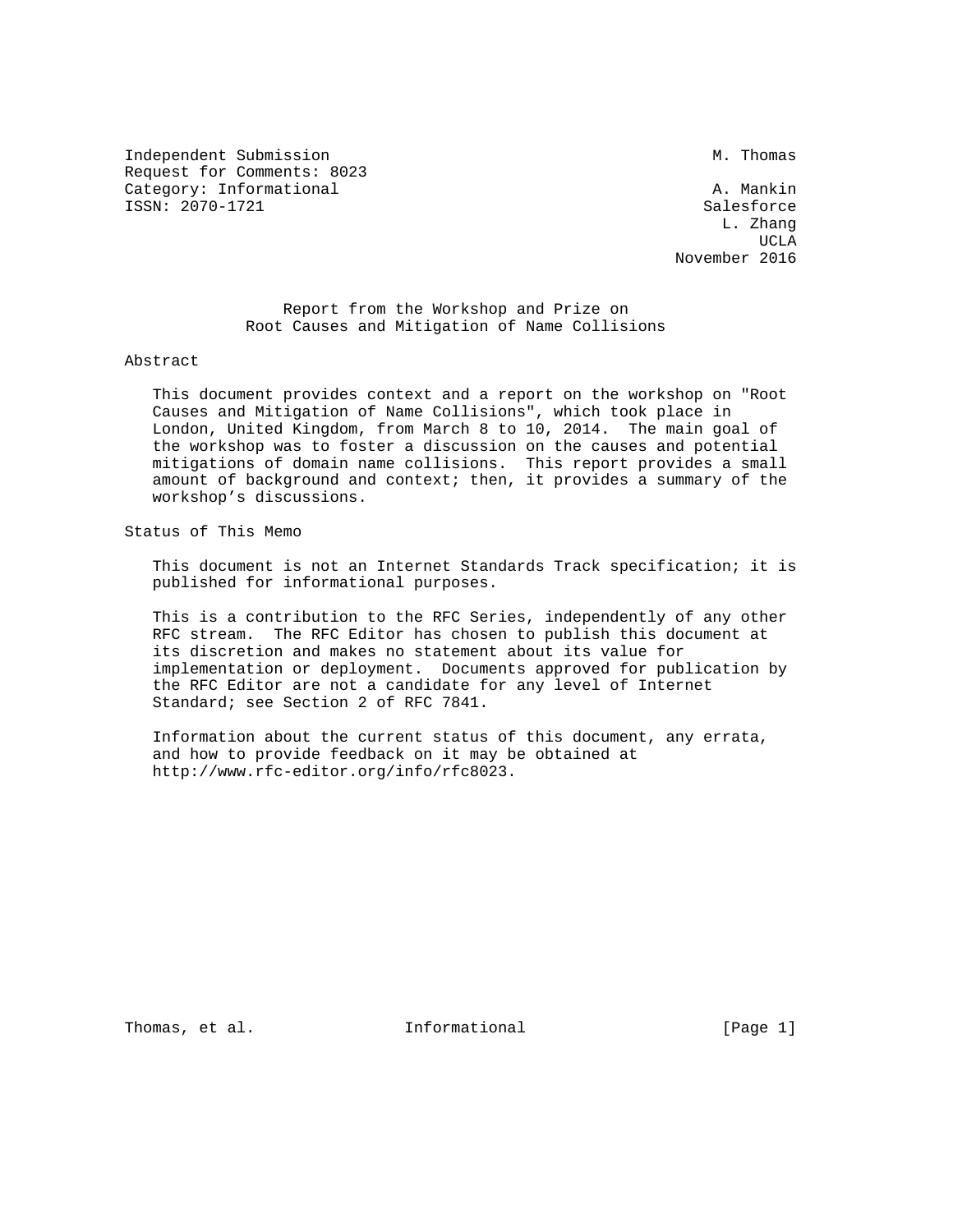### Copyright Notice

 Copyright (c) 2016 IETF Trust and the persons identified as the document authors. All rights reserved.

 This document is subject to BCP 78 and the IETF Trust's Legal Provisions Relating to IETF Documents (http://trustee.ietf.org/license-info) in effect on the date of publication of this document. Please review these documents carefully, as they describe your rights and restrictions with respect to this document.

## Table of Contents

| 3.3. Frameworks: Modeling, Analysis, and Mitigation 9 |
|-------------------------------------------------------|
| 3.4. Conclusions and Next Steps 11                    |
|                                                       |
|                                                       |
|                                                       |
|                                                       |
|                                                       |
|                                                       |
|                                                       |

#### 1. Introduction

 It has been well known within the Internet research and engineering community that many installed systems in the Internet query the domain name system (DNS) root for names under a wide range of top level domains (TLDs). Many of these TLDs are not delegated, which results in a response indicating that the name queried does not exist (commonly called an NXDOMAIN response [RFC7719]). In the Internet Corporation for Assigned Names and Numbers (ICANN) community, it was observed as early as November 2010 by the Security and Stability Advisory Committee (SSAC) report [SAC045] that the addition of new TLDs in the DNS root could result in so-called name collisions for names used in environments other than the global Internet. Some installed systems, following established (albeit not vetted) operational practices, generate queries to the global DNS with name suffixes that, under seemingly reasonable assumptions at the time the systems were designed or configured, were not expected to be delegated as TLDs. Many of these installed systems depend explicitly

Thomas, et al. 100 Informational 100 Informational [Page 2]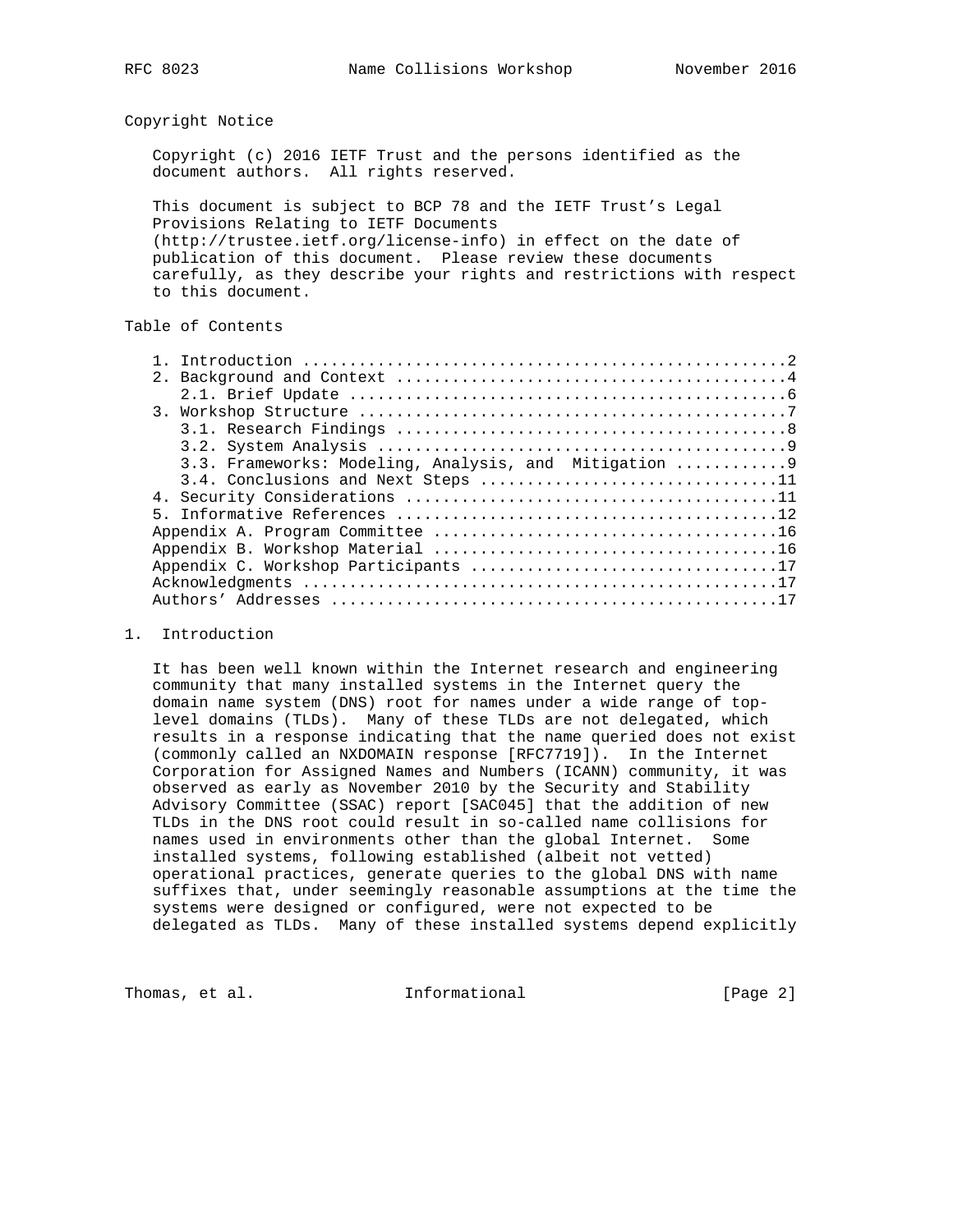or implicitly on the indication from the global DNS that the domain name suffix does not exist. After a new TLD is delegated, the global DNS may give a different response to the query involving the TLD than it did prior to the TLD's delegation.

 A name collision occurs when an attempt to resolve a name used in a private namespace results in a query to the public DNS, and the response indicates that the name is in the global DNS [NCRI]. In other words, the overlap of public and private namespaces may result in potential unintended (and, therefore, potentially harmful) resolution results. The impact of the global change on installed systems will be varied; risks to installed systems introduced by name collisions may arise due to varied causes.

 In a globally distributed system, such as the Internet, it is difficult, yet critical, to agree on policies for demarking boundaries of ownership and autonomy. Name space governance is critical to ensure predictable use of names in the global DNS.

 In order to help ensure this uniqueness and interoperability, ICANN, through its coordination of the IANA functions, is responsible for administration of certain responsibilities associated with Internet DNS root zone management, such as generic and country code Top-Level Domains (gTLDs and ccTLDs). Prior to ICANN's creation in 1998, seven generic TLDs were defined in the early development of the Internet [RFC1591]. Since the formation of ICANN, the delegations of generic, internationalized and country code TLDs have been administered and delegated by ICANN. During these delegations, it quickly became apparent within the IETF community that there was a need to reserve name spaces that can be used for creating limited sets of internal names without fear of conflicts with current or future TLD name spaces in the global DNS [RFC2606].

 While the reserved TLDs [RFC2606] aimed to enable operators to use them only as a small set of reserved names internally, with limited uses, educational awareness and operational best practices did not achieve the goal of reserving special-use domain names [RFC6761]; other suffixes, not reserved though at the time not in conflict, were often employed instead. Faulty assumptions, or encouragement in some cases by vendor documentation, of "we only use this name internally and there is no possibility of leakage to the global DNS" were made by numerous operators or administrators. Numerous reports and findings have clearly disproved these faulty assumptions by showing substantial "DNS leakage" into the global DNS through mechanisms such as search lists.

 In 2012, ICANN created a new gTLD program to add a potentially unlimited number of new gTLDs to the root zone as a mechanism to

Thomas, et al. 1nformational 1999 [Page 3]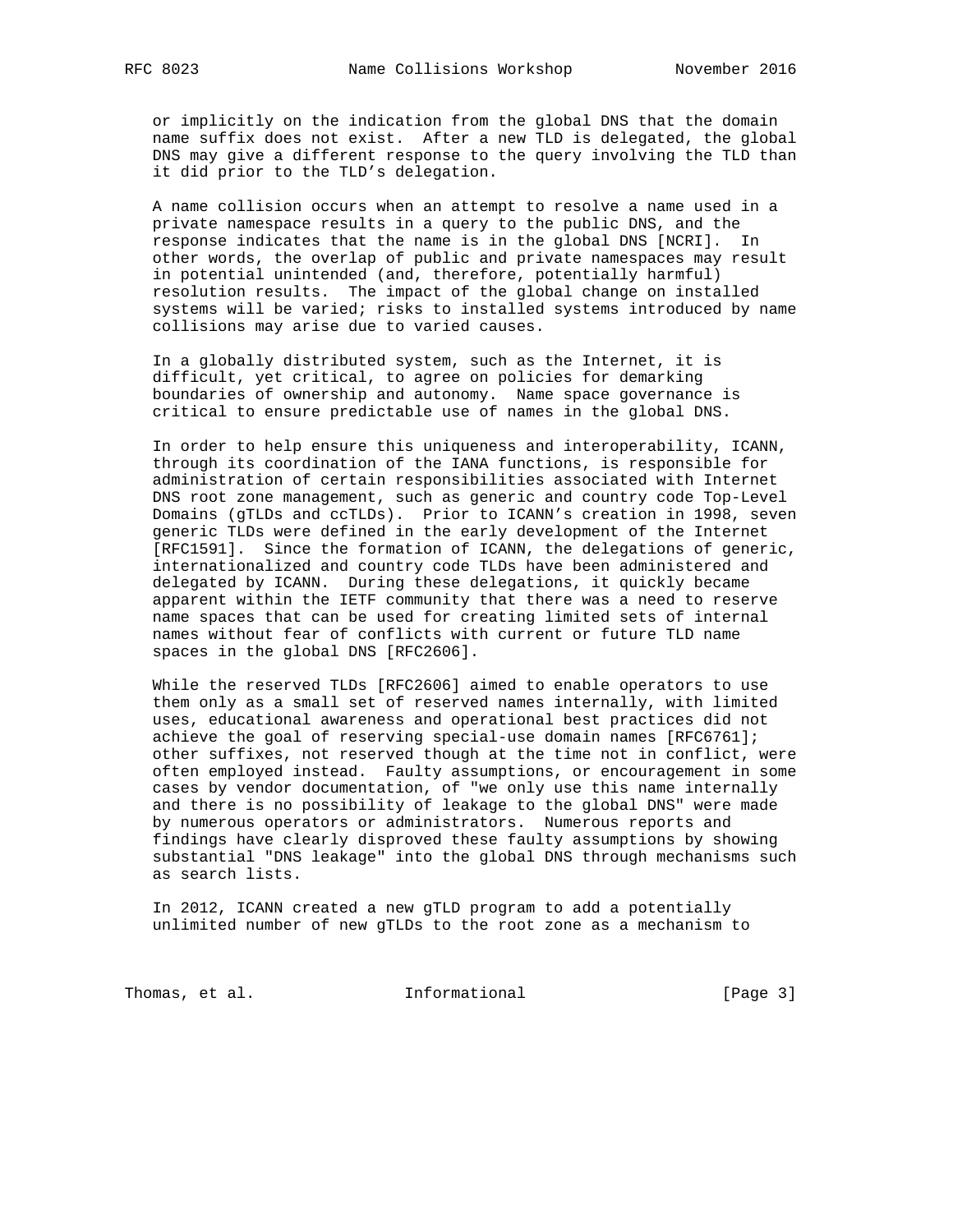enhance competition, innovation, and consumer choice. With the potential of many new gTLDs becoming delegated in the global DNS, operators or administrators who elected to use a non-delegated name space internally may face potential "name collision" problems.

 This document is primarily a report on the March 2014 workshop that set out to examine the causes and mitigation of such name collisions and their associated risks. It is a companion to the Workshop and Prize on Root Causes and Mitigation of Name Collisions proceedings [WPNC], and it also provides some additional background and context.

2. Background and Context

 When the workshop was convened, the context and status of the work around name collisions could be described as follows.

 Since early 2008, there had been numerous lengthy discussions within the ICANN community about the ability of the DNS root to scale to accommodate new gTLDs and the impact of making those changes on the DNS ecosystem. In March 2008, the Internet Architecture Board (IAB) observed that the introduction of suffixes in use in a number of environments could lead to instability [IAB2008]. In December 2010, the Security and Stability Advisory Committee (SSAC) issued their report on root scaling in which the committee formalized several recommendations based on "actual measurement, monitoring, and data sharing capabilities of root zone performance" to help determine the feasibility of root scaling [SAC046]. Separately, the Root Server System Advisory Committee [RSSAC] agreed in late 2010 on the need to establish standard metrics to be collected and reported by all operators. This effort would provide the community with a baseline measure of the entire root server system's performance. With such an established baseline, any possible negative effect from additional TLDs within the root could potentially be identified. In late 2012, the ICANN Board affirmed the need to work with the root server operators via RSSAC to complete the documentation of the interactions between ICANN and the root server operators with respect to root zone scaling [IR2012].

 In March 2013, SSAC published an advisory titled "SSAC Advisory on Internal Name Certificates," which identified a Certificate Authority (CA) practice that, if widely exploited, "could pose a significant risk to the privacy and integrity of secure Internet communications" [SAC057]. The ICANN Board acknowledged the issues identified in the advisory report on internal name certificates [SAC057] as part of a more general category of issues. These issues included installed systems utilizing a namespace in a private network that includes a non-delegated TLD that is later delegated into the root. In May 2013, the ICANN Board commissioned a study on the use within private

Thomas, et al. 1nformational 1999 [Page 4]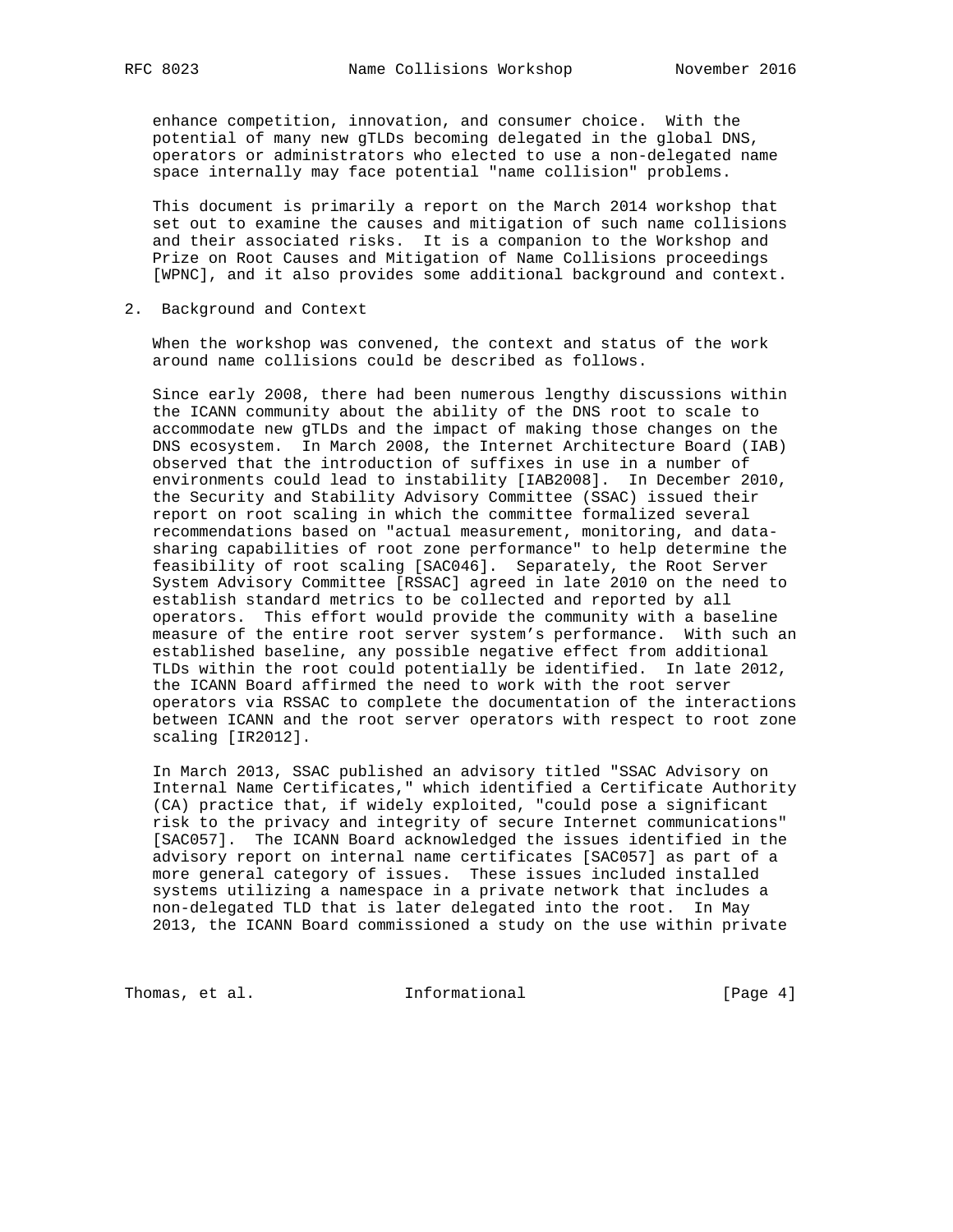name spaces of TLDs that are not currently delegated at the root level of the global DNS [ISTUDY]. This study was focused on potential name collision events between applied-for new gTLDs and non-delegated TLDs potentially used in private namespaces. The study also examined the potential possibility of name collisions arising from the use of digital certificates referenced in the SSAC report on internal name certificates [SAC057].

 Between the RSSAC's and SSAC's advisory statements ([RSSAC] [SAC046]) and the ICANN commissioning of a study in May 2013, there was significant progress on establishing formalized, coordinated monitoring and measurement of the root. RSSAC approached its finalization of the specific metrics that each root operator will collect and initiated discussions about where the operators will send their data for analysis once collected. To properly gauge the risks of new gTLD delegations to the root, an established baseline of normal performance of the system would be required to start sufficiently ahead of the new delegations. The execution of these RSSAC and SSAC recommendations was timed poorly with the commissioned study, resulting in a limited pool of data repositories from which any baseline and risk measurements could be established.

 It is common practice for each root operator to monitor its own root server, and some operators report the status and performance of their services publicly. As of ICANN's study commissioned in May 2013 [ISTUDY], there was no mechanism in place to allow a detailed view of the entire root system, short of the annual "Day in the Life" ([DITL]) data repository, which contains root DNS data over a short coordinated time period from a varying subset of root operators and was intended to be used for research purposes, not to provide overall monitoring and an operational view of system health. Due to the lack of a more comprehensive and desirable data repository for baseline and collision analysis DITL has become the de facto referential dataset for root traffic analysis.

 The commissioned study, conducted by the Interisle Consulting Group, was published in August of 2013. Their report "Name Collisions in the DNS" [INTERISLE], based on [DITL] measurements, addressed name collisions in the DNS and also recommended options to mitigate the various name collision risks. The study identified categories of strings according to the risk they represent: low risk (80 percent of applied-for strings), uncalculated risk (20 percent of applied-for strings), and high risk (2 applied-for strings).

 At the same time as the [INTERISLE] study, ICANN published a proposal, titled "New gTLD Collision Occurrence Management Plan" [NGCOMP], to manage the risk of name collisions within the applied for gTLDs. Based on measurements, ICANN deemed two strings, .home

Thomas, et al. 10 Informational 100 Informational [Page 5]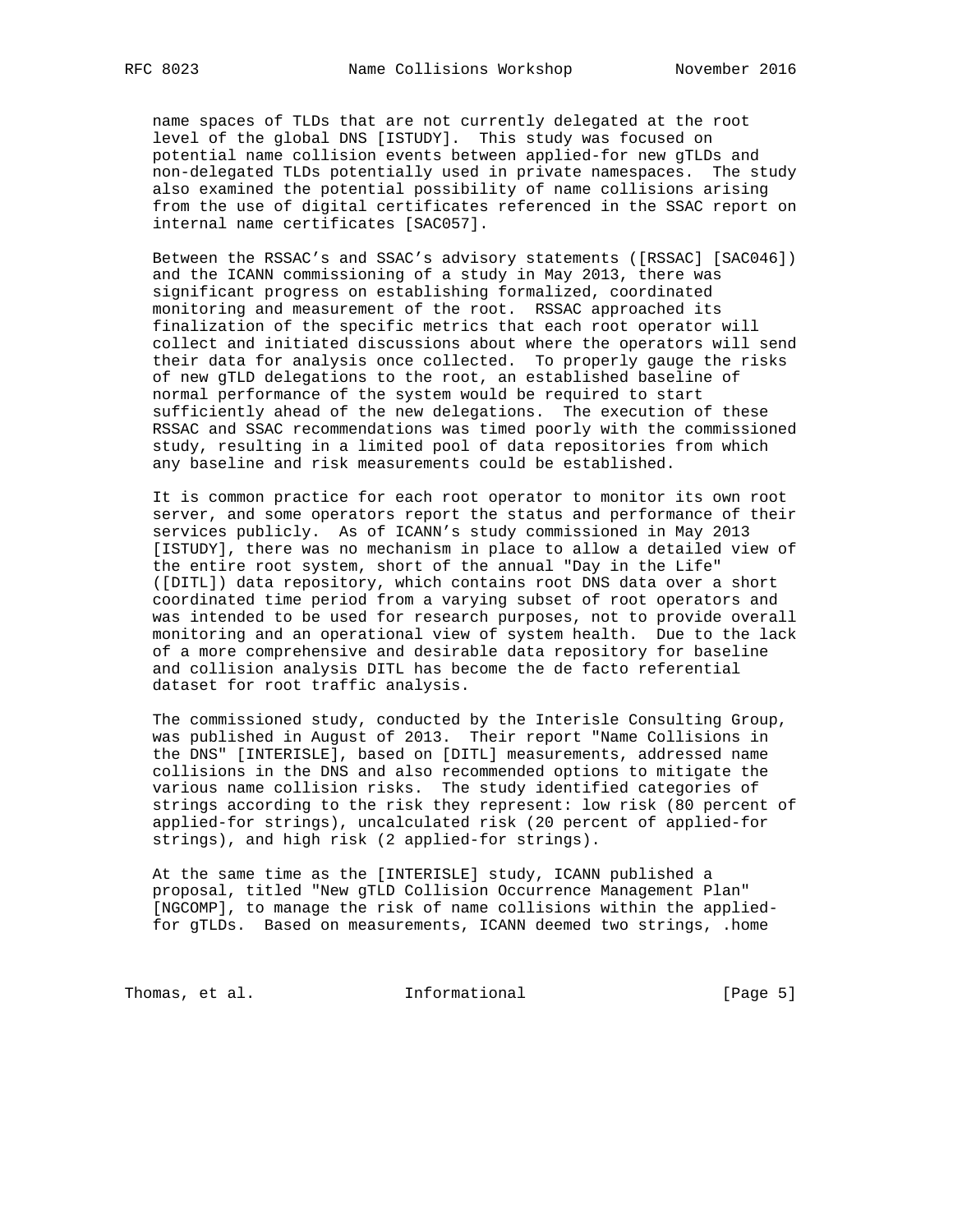and .corp, to be high risk because of their widespread use within internal networks and would indefinitely delay their delegation [INTERISLE]. Those strings within the uncalculated-risk classification would be delayed 2 to 3 months in their application process while ICANN conducted more research into whether the string is of high- or low-risk classification. Those in the low-risk classification would face a delay in activating domains until 120 days after contracting with ICANN to allow for the change in certificate authority practices recommended in the SSAC report on internal name certificates [SAC057].

 Within the ICANN proposal [NGCOMP], an approach termed the "alternative path to delegation" was outlined, in which a registry operator could elect to proceed with delegation, provided it initially blocked all second-level domains (SLDs) that appeared in the certain DITL datasets pending the completion of the assessment. The majority of new gTLD applicants that were eligible elected this alternative path once otherwise approved for delegation. The plan also outlined an outreach campaign to educate system administrators, software developers, and other engineers about the name collision issue and possible mitigation measures.

 As a further provision, the "New gTLD Collision Occurrence Management Plan" called for a follow-up study that would develop a "Name Collision Occurrence Management Framework" [NCOMF]. In February 2014, the document, "Mitigating the Risk of DNS Namespace Collisions: Phase One Report," was published by the ICANN-contracted group JAS Global Advisors [MRDNC]. The report provides a number of recommendations for addressing the name collision issue focusing on a technique termed "controlled interruption," in which a registry would temporarily resolve all SLDs (or all SLDs present in the block list) to a specific IP: 127.0.53.53. The report also makes provisions to implement an emergency plan and strategy in case name collisions had a "clear danger to human life."

#### 2.1. Brief Update

 In the time frame after the workshop, a final version of the Phase One Report was released in June 2014 [MRDNC].

 In July 2014, after a community review phase, a final recommendation was issued by ICANN [NCOMFINAL]; this has been followed by the publication of management documents for the implementation of a controlled interrupt for new gTLD delegations [NOCA] [NCSLDCIV] [ADDNOCA].

Thomas, et al. 100 Informational 100 Informational [Page 6]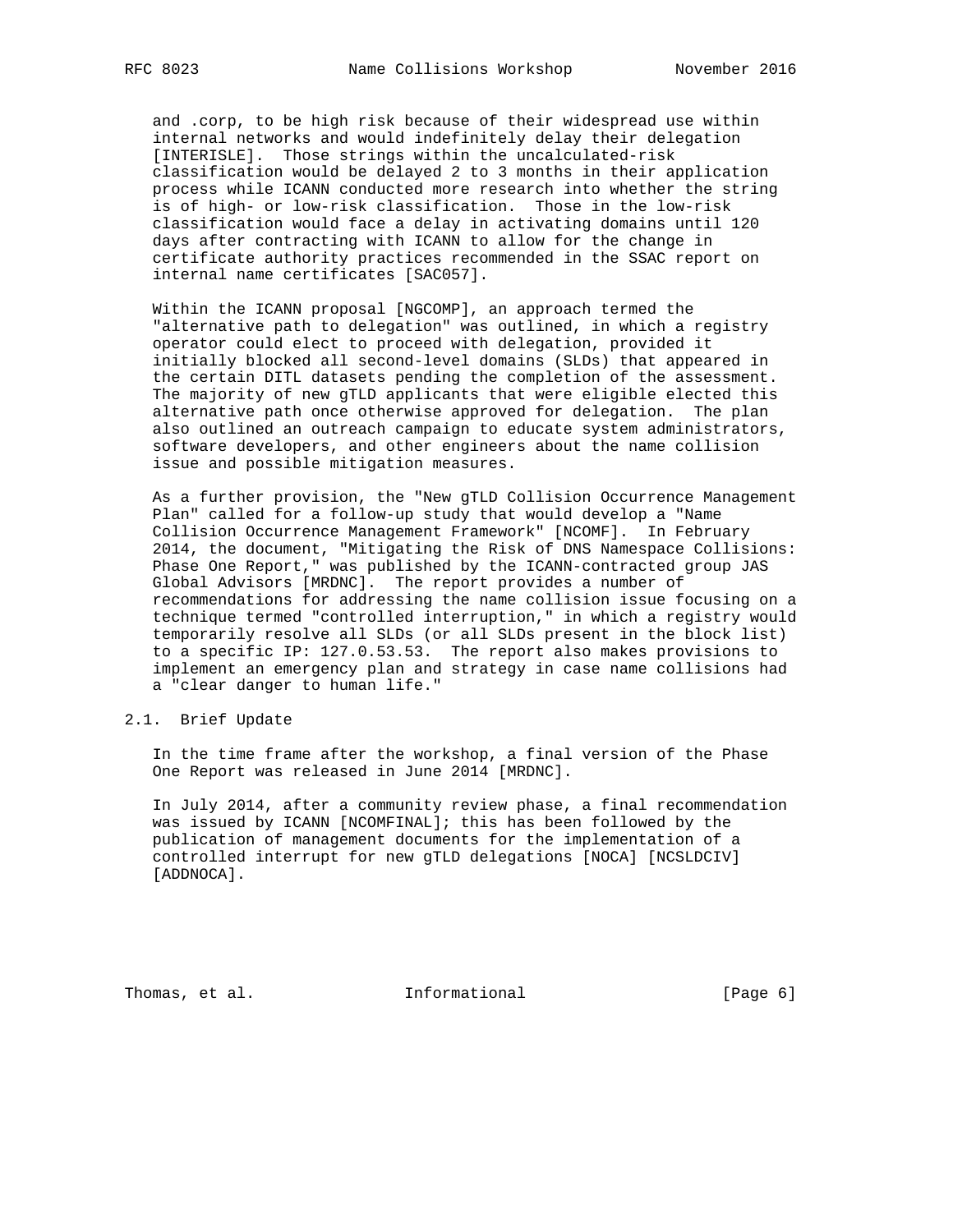Much of the framework called for in the Name Collision Occurrence Management Framework [NCOMF] was not released by the time of writing this document, and the Phase One Report [MRDNC] indicated that its publication was delayed due to a security vulnerability [JASBUG] identified during the course of the work.

 Broad community efforts to measure the impact of name collisions were not included in the final recommendation issued by ICANN [NCOMFINAL]. At the time of this writing, RSSAC has just published its specification of common measurements to be collected by root operators, meeting one part of the needs for measurements of the root server system [RSSAC002].

3. Workshop Structure

 The Workshop and Prize on Root Causes and Mitigation of Name Collisions [WPNC], sponsored by Verisign, took place March 8-10, 2014 in London, United Kingdom. The WPNC was open to the public, and it gathered subject-area specialists, researchers, and practitioners to discuss and present their views, concerns, and ideas surrounding the name collision issue. Proceedings are published at the workshop's website [WPNC].

 The workshop focused on studies of name collision risks and mitigations with the expectation to advance the global community's insight into operational uses of name suffixes that can result in name collisions and to gain a stronger understanding of the potential risks for the users of the installed systems. Additional emphasis and attention was given to discussions that might advance the state of knowledge about the architecture and impacts of DNS namespaces with multiple scopes or resolution contexts and the utilization of new methods of monitoring and understanding the needs and methods for mitigating emerging Internet risks around name collisions. A technical program committee, whose members spanned a variety of organizations and universities, was assembled. The committee issued a call for papers and evaluated all submissions to ensure the highest level of quality.

 A synthesis of the accepted papers and conference proceedings is captured in the subsections below. Another informal synopsis of the workshop combined with individual statements and observations is available online [COMMENTARY].

Thomas, et al. 100 Informational 100 Informational [Page 7]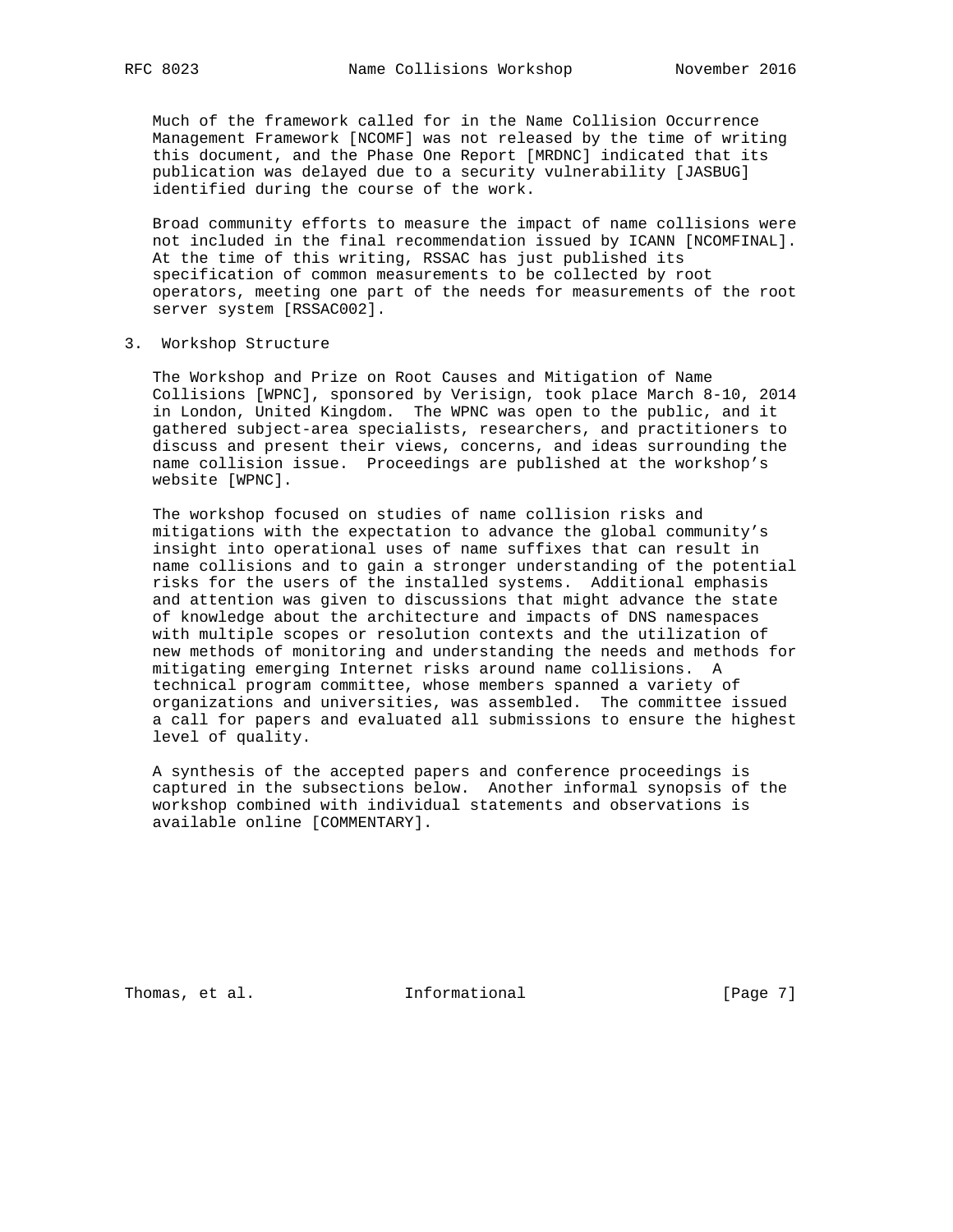#### 3.1. Research Findings

 Many of the research papers focused on the analysis of DITL data to better understand various aspects of the root NXDOMAIN traffic ([TECHNIQUES], [RARDBITS], [BLOCKLISTS], [MODELING], and [SEARCHLISTS]). Note: all workshop contributions are listed in Appendix B; full papers and slides are available at the website [WPNC].

 While the DITL data has become the de facto referential dataset for root traffic analysis, some presenters echoed concerns that the dataset may have become biased or polluted with "artificial" queries after the ICANN "Reveal Day," in which the list of applied-for gTLD strings was publicly disclosed. No conclusive or empirical evidence of tampering was presented; however, concerns about the integrity and reliability of future DITL collections and analysis for purposes related to new gTLDs were echoed by some panelists [IESCPANEL]. Furthermore, the statistical accuracy and completeness of DITL data -- used to draw inferential conclusions or more specifically create SLD block lists -- was examined. The efficacy of blocking domains based on sampled DNS data, e.g., DITL, was investigated by comparing measurements of SLDs within DITL and that of a multi-month root NXDOMAIN collection at the A and J roots [BLOCKLISTS]. The findings provided insights into SLD-root affinities, SLD temporal query patterns and occurrence frequencies that demonstrated the ineffectiveness of block listing domains based on sampled DNS data such as [DITL].

 Measurements of queries specifying the recursion desired (RD) bit to the roots in DITL were quantified to identify the level and nature of naive DNS clients and to determine and assess potential impacts that could arise from the proposed SLD blocking technique to these naive clients [RARDBITS]. A substantial proportion of the root server request traffic contained queries with the RD bit specified. Both in absolute and relative terms, requests specifying the RD bit for applied-for gTLDs were found to be significantly lower when compared to existing TLDs. The root cause determination of what system or mechanism is responsible for generating the queries was inconclusive and only speculative explanations of faulty implementations of a DNS resolving server were hypothesized. However, the analysis was also not able to identify instances of actual or potential harm resulting from these naive clients, suggesting if SLD blocking techniques were to be utilized, it is unlikely there would be any negative impact to these naive clients.

Thomas, et al. 100 Informational 100 Informational [Page 8]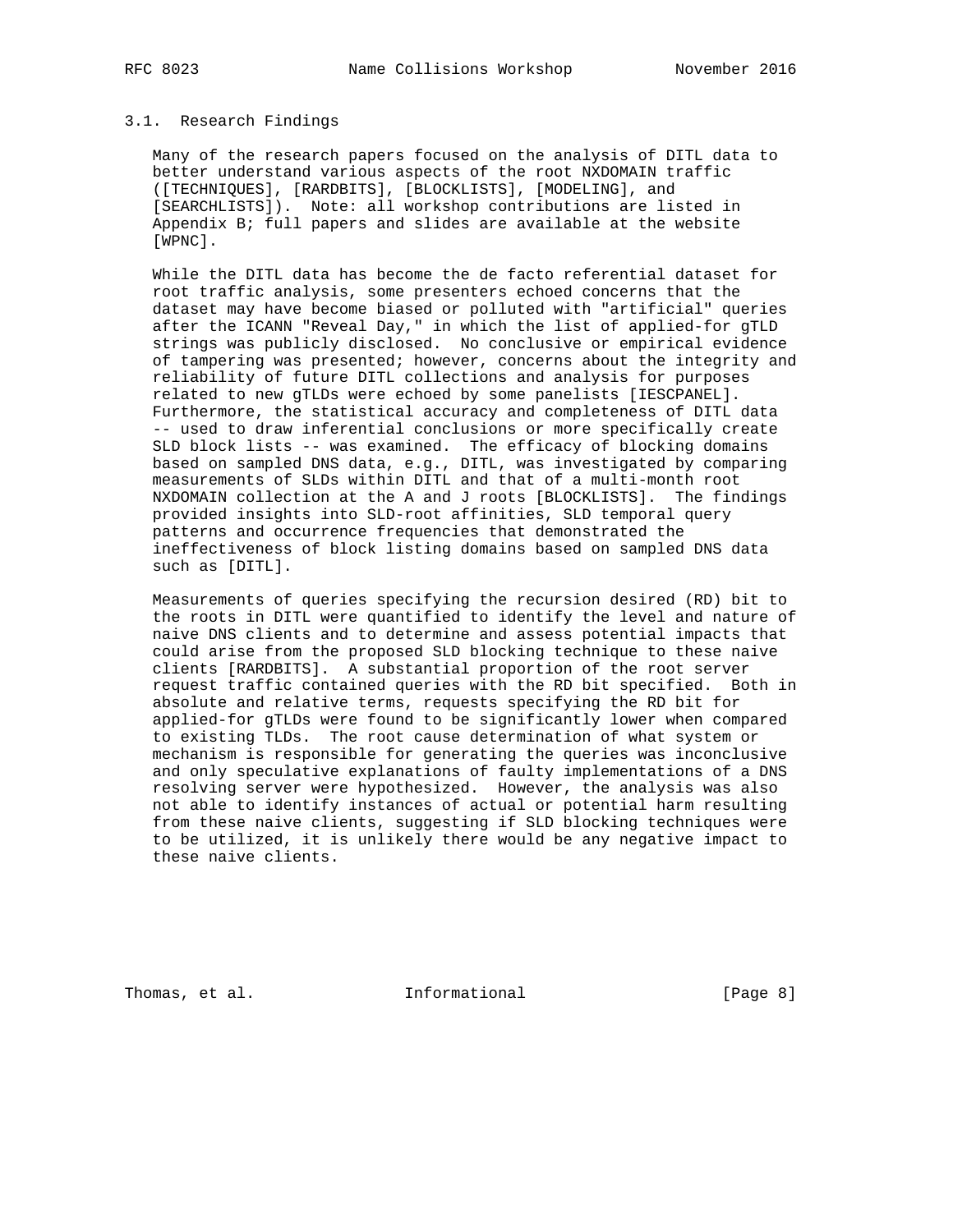#### 3.2. System Analysis

 Comparison of elements can often help us to understand a system as a whole. A passive study of the DNS traffic in a provisioned domain such as "corp.com" may elucidate certain name collision parallels [CORPCOM]. Such measurements were presented as a proxy for the ".corp" potential new gTLD. According to the study, significant DNS traffic volume was directed at a variety of third-level domains under "corp.com". This prompted a series of questions surrounding how name collisions can be identified, as most end-users won't recognize that problems may be due to a name collision. How will users know that the problem they are experiencing is a result of a new, colliding gTLD? Will support groups be able to diagnose a name collision event from reported symptom(s)? Will a collision-based security hole be detectable?

 These questions, upon which underpinnings rely on communication and educational awareness, may find recommendations or parallels from other system references during the workshop [JASFRAMEWORK] -- such as the postal and telephone system. Most telephone and postal systems have evolved over time, requiring individuals to alter the way they address their parcels or place their calls. Both systems implemented their changes in such a way that prior to the change, educational material is distributed and communicated and for a period of time and after the change, compliance of the previous standard is temporarily accepted. While the telephone and postal system operate in a very different way than the DNS, these parallels of "advanced notification, education and communication, and a grace period" were insightful for how other similar systems transitioned.

## 3.3. Frameworks: Modeling, Analysis, and Mitigation

 Statements from several TLD operators during the conference reverberated a theme for the need of improved tooling, education, and communication surrounding name collisions. The delegation of new gTLDs is an ongoing event, and there is a clear and immediate need for these operators to have visibility to monitor and measure the effects of these new gTLD delegations. A lack of tools, shared data, communication, and education surrounding name collisions has handicapped operators in their ability to quantitatively measure and proactively provide any steps for mitigation of risks. To this end, numerous techniques, frameworks, and models that focused on the concepts of analyzing, detecting, and measuring various name collision risk factors were presented and reviewed with the hope of understanding these underlying concerns and issues ([TECHNIQUES] [MODELING] [SEARCHLISTS] [DNSENDUSER] [ENTNETWORK]).

Thomas, et al. 100 Informational 100 Informational [Page 9]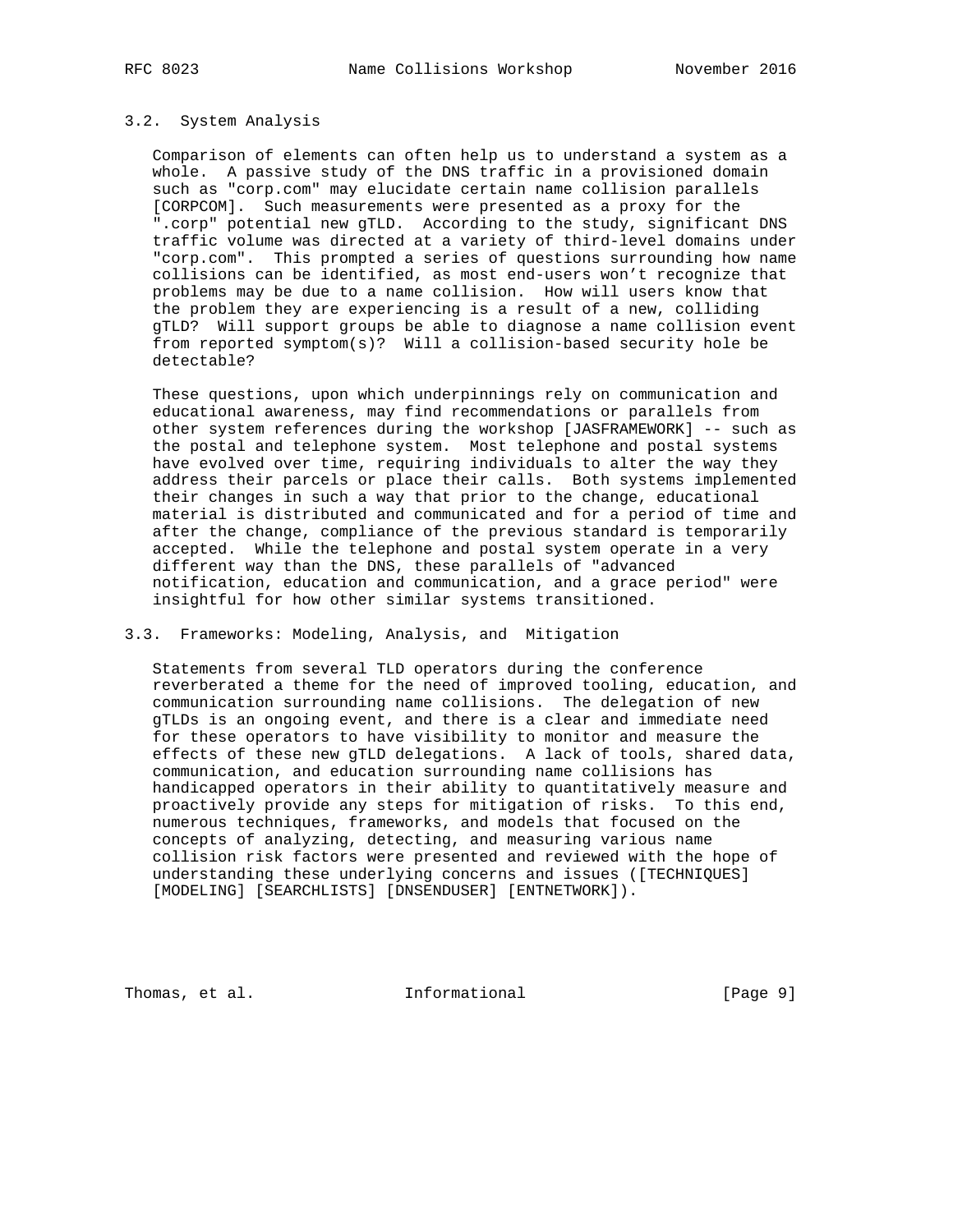Data-driven analysis and mitigation require operators to be versed and skilled with data analysis techniques to better understand the contextual intent and ownership of DNS queries. An overview of various DNS analysis techniques in which ways of decomposing names, measuring temporal distributions between queries, and detecting organizational/geographical affinities was presented [TECHNIQUES]. More-specific techniques were also showcased, such as a systematic way of observing and characterizing the impact of search lists within root DNS traffic allowing operators to quantify the number of unique entities that may be reliant on a particular name space [SEARCHLISTS]. While not exhaustive, the techniques presented have been proven to elucidate patterns within root DNS traffic data and could serve as the potential building blocks of a DNS analysis framework.

 Most of the previously published work focused on name collisions has produced various quantitative analyses based on observations of Internet traffic and data, including DNS queries and web content, in which behavior and associated risks have been inferred. An understanding of the inverse of the process by starting with a fundamental model of name resolution at the client was proposed as an alternative means to define risk [MODELING]. This model deconstructed the process of name resolution at the resolver library of a client system and formalized a model from which derived metrics could be used to define and quantify associated risks. While the model presented is only a piece of the greater name collision puzzle, it provides potentially new insights into what may otherwise be considered a missing piece.

 Just as important as understanding the root causes of name collisions, providing effective mitigation strategies is a critical piece of the name collision puzzle. Mitigation can be achieved from both higher levels, such as ICANN, as well as the enterprise level. Proposed strategies for mitigating name collisions at both of these levels were presented. While the technical details for each proposed strategy varies, underlying dependencies in both strategies require operators to monitor and educate/train their users.

Thomas, et al. 10 Informational 10 [Page 10]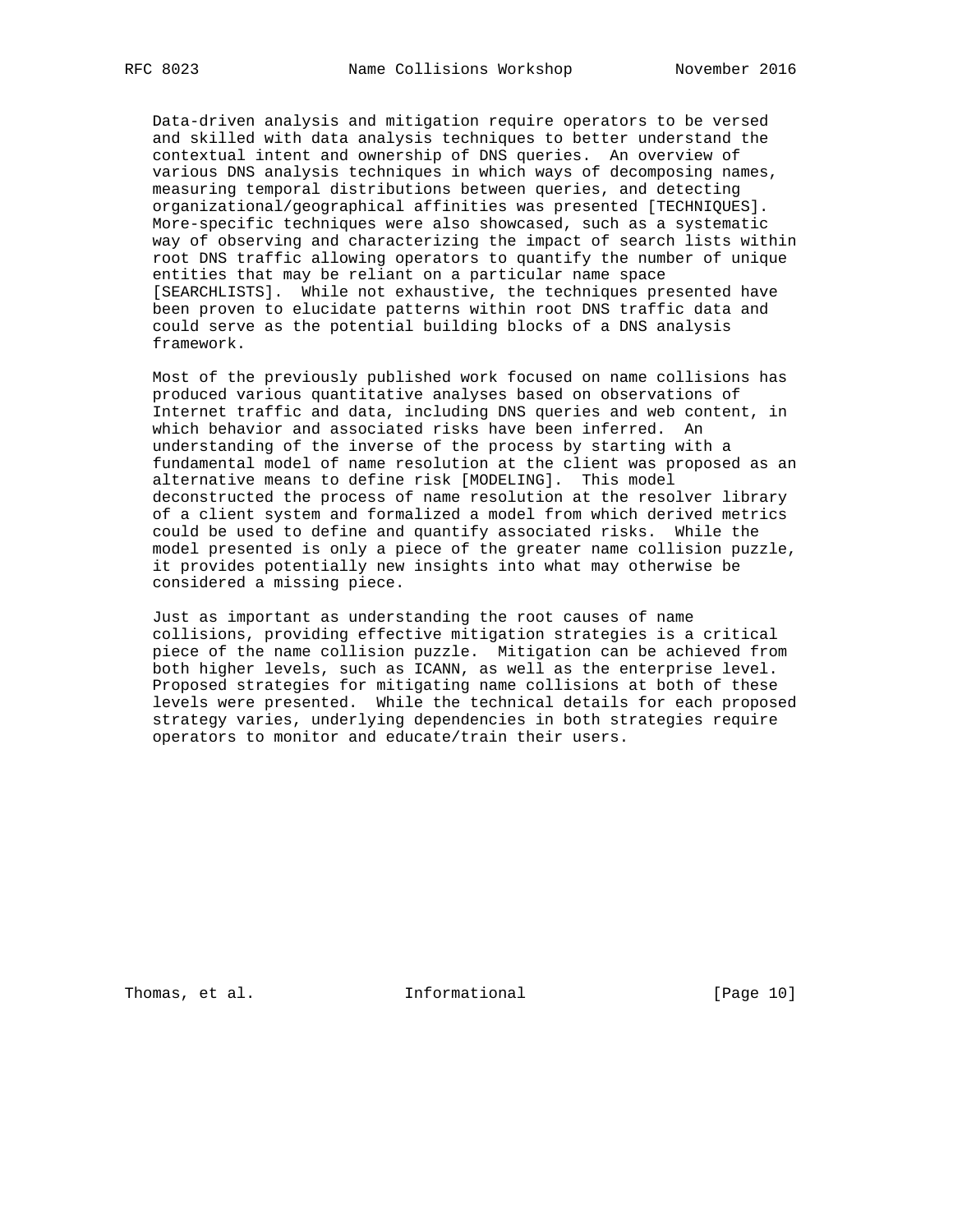#### 3.4. Conclusions and Next Steps

 In their concluding statement [NEXTSTEPS], the workshop committee stated:

 It occurs to the program committee that the analysis of the interactions between the different uses of domain names within local or global context is almost a nonexistent topic of research. This may have to do with the lack of accessible data, lack of theory of root causes, a lack of interest, or a bias in the participation of the workshop. We think that this is evidence that this study of the global centrally important technical system needs to be ramped up.

 Follow-on commentary [NEXTSTEPS] from the attendees reaffirmed this opinion with recurring messages of a need to understand the root causes of name collision and the need to overcome shortcomings within our shared data collection, monitoring, and analysis of the DNS.

 Many name collision unknowns still exist. What are the root causes of these queries? What is going on within a recursive name server? What vulnerabilities or subtle attack vectors do these new gTLD delegations enable? The limited datasets available to researchers and operators are not sufficient to draw baseline measurements for these questions, forcing the community to make inferences and rank guesses as to what is going on within the DNS. Using these suboptimal data repositories to create solutions such as block lists is only dealing with the symptoms of the problem and not addressing the root cause. To properly answer these questions, the community needs to address the issue of a shortage of funding and data collection/analysis. Communication and educational outreach programs need to be improved in order raise the awareness of impacted parties and broaden participation and sharing.

4. Security Considerations

 Workshop participants discussed security aspects related to root cause analysis and mitigation techniques of potential name collision events. As noted in several papers and presentations, security concerns may both arise and be addressed with name collision mitigation techniques. Follow-on measurement-based research is important to security considerations for name collisions.

Thomas, et al. 10. Informational 1. [Page 11]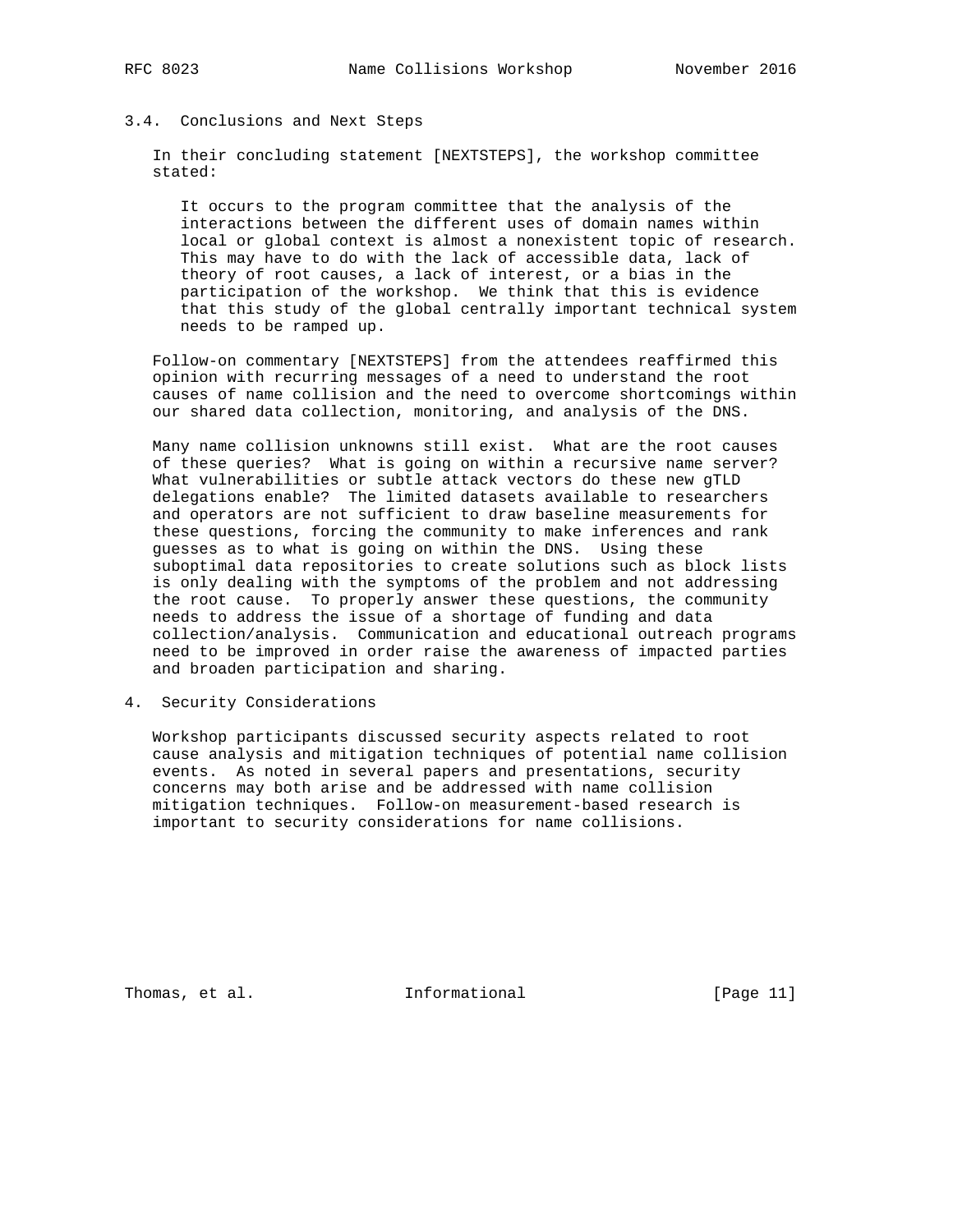# 5. Informative References

| [ADDNOCA]    | ICANN, "Addendum To Name Collision Occurrence<br>Assessment", November 2014,<br><http: <br="" default="" files="" newgtlds.icann.org="" sites="">agreements/name-collision-assessment-<br/>addendum-14nov14-en.htm&gt;.</http:> |
|--------------|---------------------------------------------------------------------------------------------------------------------------------------------------------------------------------------------------------------------------------|
| [BLOCKLISTS] | Thomas, M., Labrou, Y., and A. Simpson, "The<br>Effectiveness of Block Lists in Preventing<br>Collisions", March 2014,<br><http: index.html="" namecollisions.net="" program="">.</http:>                                       |
| [COMMENTARY] | Kaliski, B., "Proceedings of Name Collisions<br>Workshop Available", March 2014,<br><http: 20140326_proceedings_<br="" posts="" www.circleid.com="">of_name_collisions_workshop_available/&gt;.</http:>                         |
| [CORPCOM]    | Strutt, C., "Looking at corp.com as a proxy for<br>.corp", March 2014,<br><http: index.html="" namecollisions.net="" program="">.</http:>                                                                                       |
| [DTTL]       | Center for Applied Internet Data Analysis, "A Day in<br>the Life of the Internet (DITL)", July 2011,<br><http: ditl="" projects="" www.caida.org=""></http:> .                                                                  |
| [DNS-OARC]   | Mitchell, K., "DNS-OARC", March 2014,<br><http: index.html="" namecollisions.net="" program="">.</http:>                                                                                                                        |
| [DNSENDUSER] | Huston, G., "Measuring DNS Behaviors from the End<br>User Perspective", March 2014,<br><http: index.html="" namecollisions.net="" program="">.</http:>                                                                          |
| [ENTNETWORK] | Hoffman, P., "Name Collision Mitigation for<br>Enterprise Networks", March 2014,<br><http: index.html="" namecollisions.net="" program="">.</http:>                                                                             |
| [IAB2008]    | IAB, "The IAB's response to ICANN's solicitation on<br>DNS stability", March 2008,<br><https: correspondence-<br="" documents="" www.iab.org="">reports-documents/docs2008/2008-03-07-icann-new-<br/>gtlds/&gt;.</https:>       |
| [IESCPANEL]  | Woolf, S., Koch, P., Kolkman, O., Kumari, W., and J.<br>Levine, "Internet Engineering and Standards<br>Considerations", March 2014,<br><http: index.html="" namecollisions.net="" program="">.</http:>                          |

Thomas, et al. 1nformational [Page 12]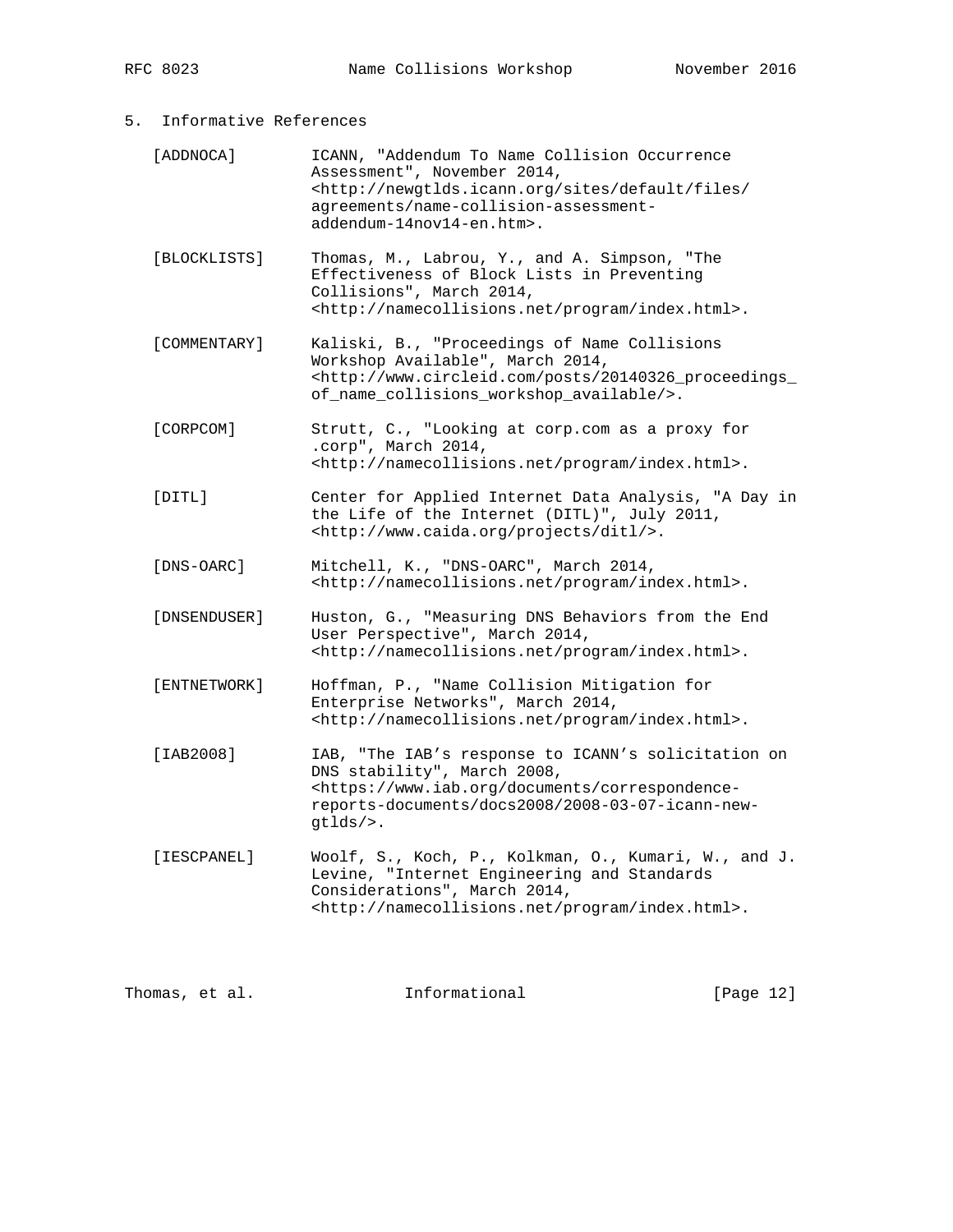[INTERISLE] ICANN, "Name Collision in the DNS", Version 1.5, August 2013, <https://www.icann.org/en/about/staff/security/ ssr/name-collision-02aug13-en.pdf>.

 [IR2012] ICANN, "Preliminary Report | Regular Meeting of the ICANN Board", September 2012, <http://www.icann.org/en/groups/ board/documents/prelim-report-13sep12-en.htm>.

- [ISTUDY] ICANN, "Security Studies on the Use of Non-Delegated TLDs, and Dotless Names", May 2013, <https://www.icann.org/en/news/announcements/ announcement-28may13-en.htm>.
- [JASBUG] Common Vulnerabilities and Exposures, "Group Policy Remote Code Execution Vulnerability", CVE-2015-0008, February 2015, <http://www.cve.mitre.org/cgi-bin/ cvename.cgi?name=CVE-2015-0008>.
- [JASFRAMEWORK] Schmidt, J., "Name Collisions Management Framework", March 2014, <http://namecollisions.net/program/index.html>.
- [KEEPEYE] Schneier, B., "Keeping an Eye on Name Collisions", March 2014, <http://namecollisions.net/program/index.html>.
- [MODELING] Deccio, C. and D. Wessels, "What's in a Name (Collision): Modeling and Quantifying Collision Potential", March 2014, <http://namecollisions.net/program/index.html>.
- [MRDNC] ICANN, "Mitigating the Risk of DNS Namespace Collisions: A Study on Namespace Collisions in the Global Internet DNS Namespace and a Framework for Risk Mitigation", February 2014, <https://www.icann.org/en/about/staff/ security/ssr/name-collision mitigation-26feb14-en.pdf>.
- [NCOMF] ICANN, "ICANN Selects Lead for Development of Name Collision Occurrence Management Framework", November 2013, <http://www.icann.org/en/news/announcements/ announcement-2-11nov13-en.htm>.

Thomas, et al. Informational [Page 13]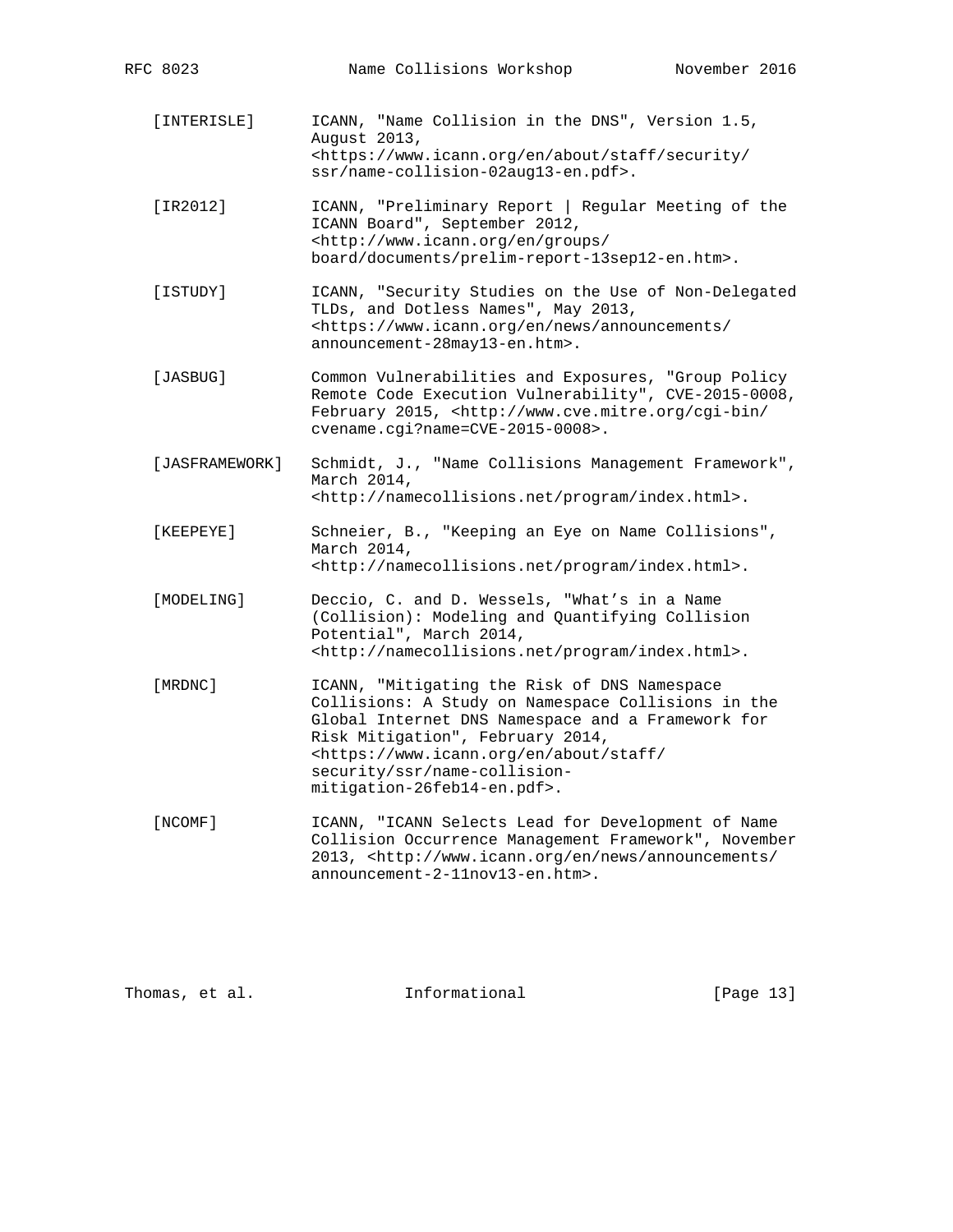[NCOMFINAL] ICANN, "Name Collision Occurrence Management Framework", July 2014, <https://www.icann.org/en/system/files/files/ name-collision-framework-30jul14-en.pdf>. [NCRI] ICANN, "Name Collision Resources & Information", <http://www.icann.org/en/help/name-collision>. [NCSLDCIV] ICANN, "Name Collision SLD Controlled Interruption Variations", September 2014, <http://newgtlds.icann.org/sites/default/files/ agreements/name-collision-sld-controlled interruption-12sep14-en.htm>. [NEXTSTEPS] Kaliski, B., "Workshop Wrap-Up and Next Steps", March 2014, <http://namecollisions.net/program/index.html>. [NGCOMP] ICANN, "New gTLD Collision Risk Mitigation", August 2013, <https://www.icann.org/en/about/staff/security/ssr/ new-gtld-collision-mitigation-05aug13-en.pdf>. [NOCA] ICANN, "Name Collision Occurrence Assessment", August 2014, <http://newgtlds.icann.org/sites/default/files/ agreements/name-collision assessment-04aug14-en.htm>. [RARDBITS] Reid, J., "Analysing the Use of the RA and RD bits in Queries to Root Servers", March 2014, <http://namecollisions.net/program/index.html>. [RFC1591] Postel, J., "Domain Name System Structure and Delegation", RFC 1591, DOI 10.17487/RFC1591, March 1994, <http://www.rfc-editor.org/info/rfc1591>. [RFC2606] Eastlake 3rd, D. and A. Panitz, "Reserved Top Level DNS Names", BCP 32, RFC 2606, DOI 10.17487/RFC2606, June 1999, <http://www.rfc-editor.org/info/rfc2606>. [RFC6761] Cheshire, S. and M. Krochmal, "Special-Use Domain Names", RFC 6761, DOI 10.17487/RFC6761, February 2013, <http://www.rfc-editor.org/info/rfc6761>.

Thomas, et al. Informational [Page 14]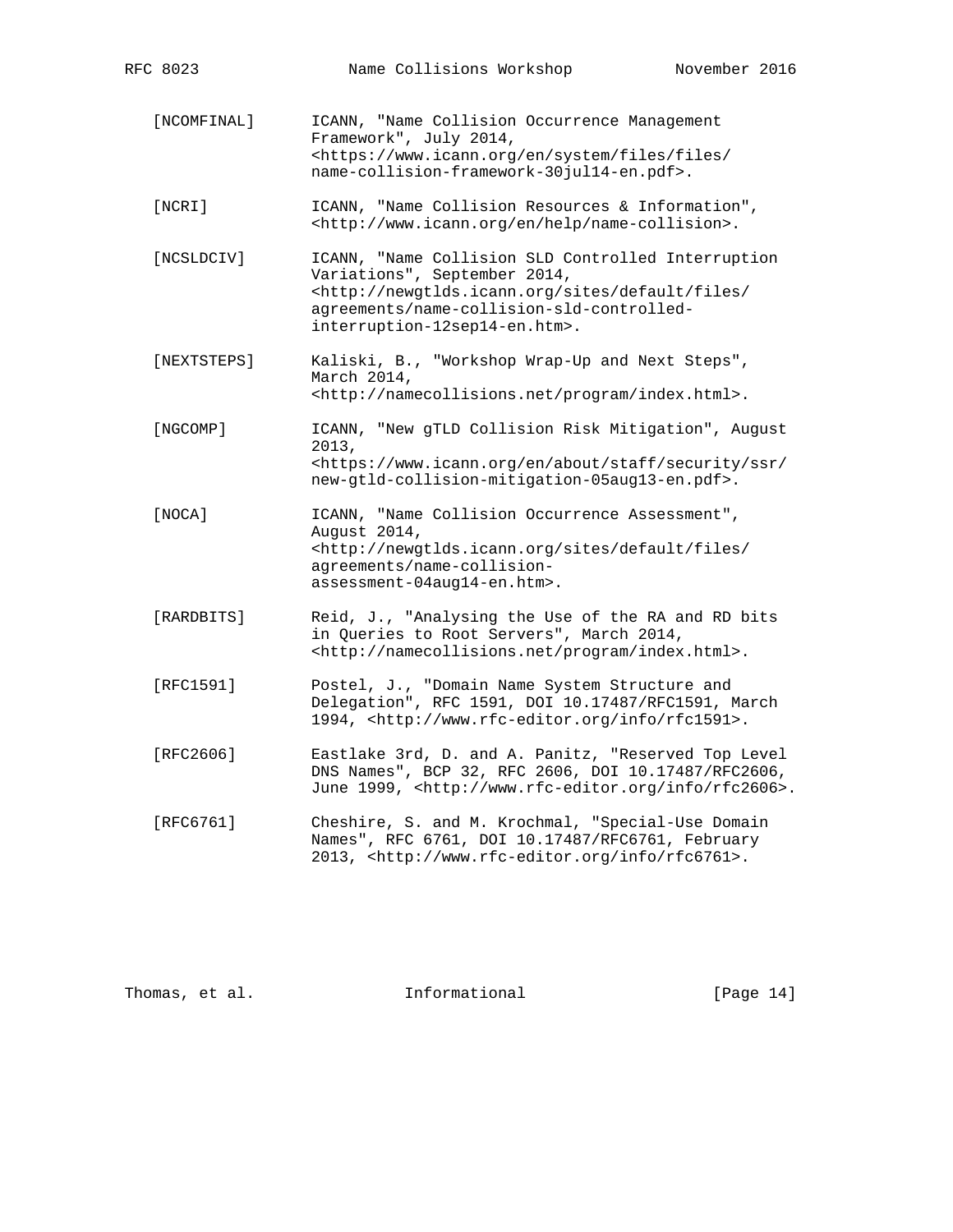| RFC 8023      | Name Collisions Workshop                                                                                                                                                                                                                                                     | November 2016 |
|---------------|------------------------------------------------------------------------------------------------------------------------------------------------------------------------------------------------------------------------------------------------------------------------------|---------------|
| [RFC7719]     | Hoffman, P., Sullivan, A., and K. Fujiwara, "DNS<br>Terminology", RFC 7719, DOI 10.17487/RFC7719,<br>December 2015,<br><http: info="" rfc7719="" www.rfc-editor.org="">.</http:>                                                                                             |               |
| [RSSAC]       | Murai, J., "RSSAC response to the root scaling<br>report", November 2010,<br><http: <br="" en="" news="" www.icann.org="">correspondence/murai-to-board-25nov10-en.pdf&gt;.</http:>                                                                                          |               |
| [RSSAC002]    | ICANN Root Server System Advisory Committee,<br>"Advisory on Measurements of the Root Server<br>System", November 2014,<br><https: <br="" en="" files="" system="" www.icann.org="">rssac-002-measurements-root-20nov14-en.pdf&gt;.</https:>                                 |               |
| SAC0451       | ICANN Security and Stability Advisory Committee,<br>"Invalid Top Level Domain Queries at the Root Level<br>of the Domain Name System", SAC 045, November 2010,<br><https: <br="" documents="" en="" groups="" ssac="" www.icann.org=""><math>sac-045-en.pdf</math>.</https:> |               |
| [SAC046]      | ICANN Security and Stability Advisory Committee,<br>"Report of the Security and Stability Advisory<br>Committee on Root Scaling", SAC 046, December 2010,<br><https: <br="" documents="" en="" groups="" ssac="" www.icann.org="">sac-046-en.pdf&gt;.</https:>               |               |
| [SAC057]      | ICANN Security and Stability Advisory Committee,<br>"SSAC Advisory on Internal Name Certificates",<br>SAC057, March 2013,<br><http: <br="" documents="" en="" groups="" ssac="" www.icann.org="">sac-057-en.pdf&gt;.</http:>                                                 |               |
| [SEARCHLISTS] | Simpson, A., "Detecting Search Lists in<br>Authoritative DNS", March 2014,<br><http: index.html="" namecollisions.net="" program="">.</http:>                                                                                                                                |               |
| [TECHNIQUES]  | Thomas, M. and A. Simpson, "Analysis Techniques for<br>Determining Cause and Ownership of DNS Queries",<br>March 2014,<br><http: index.html="" namecollisions.net="" program="">.</http:>                                                                                    |               |
| [WPNC]        | Verisign, "Workshop and Prize on Root Causes and<br>Mitigation of Name Collisions (WPNC)", June 2014,<br><http: namecollisions.net=""></http:> .                                                                                                                             |               |

Thomas, et al. 1nformational [Page 15]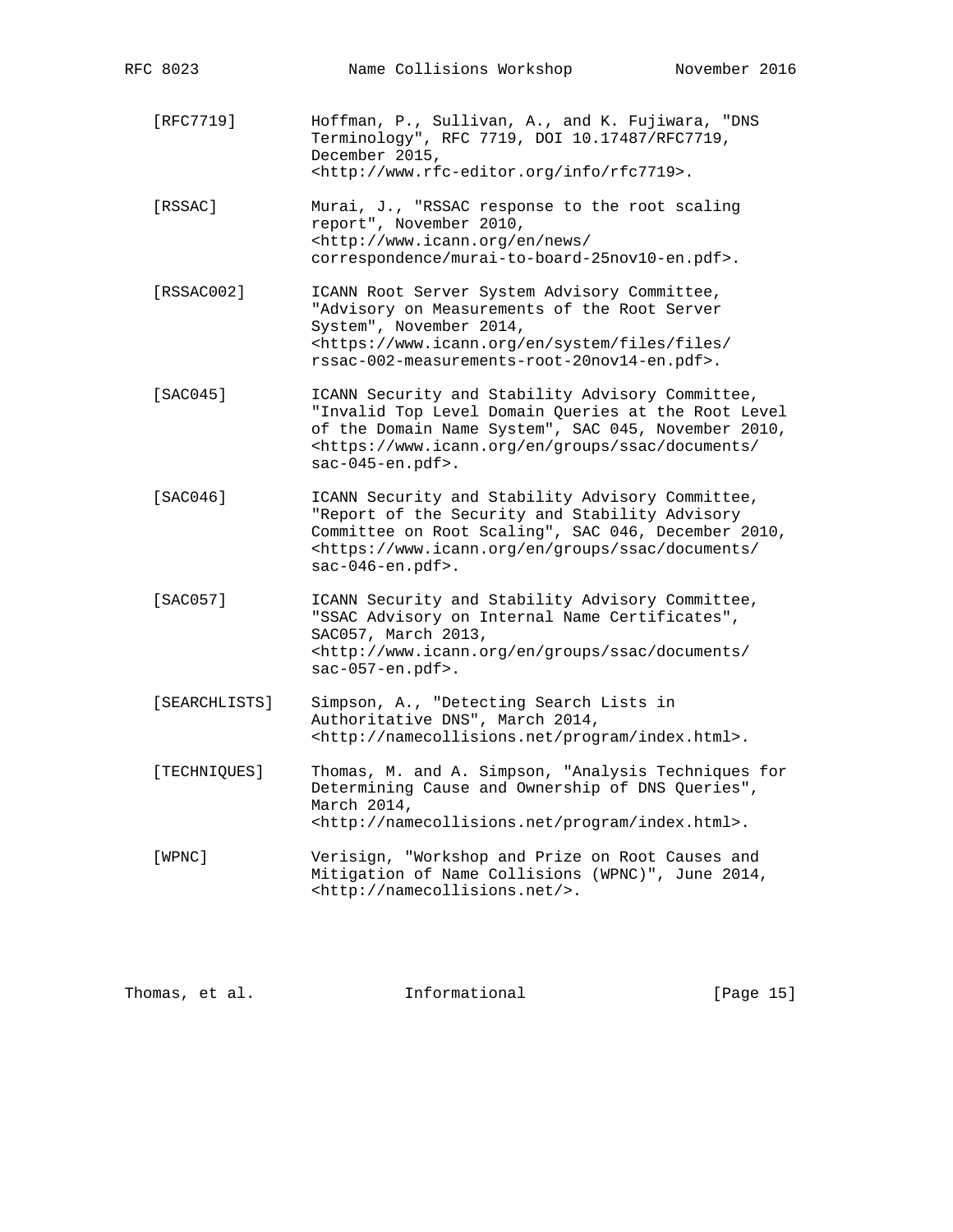Appendix A. Program Committee

 This workshop program committee consisted of Geoff Huston, Burt Kaliski, Olaf Kolkman, John Levine, Allison Mankin, Lixia Zhang, Anne-Marie Eklund Loewinder, and Andrew Sullivan.

Appendix B. Workshop Material

Main Workshop Page: <http://namecollisions.net/>

 Name Collision Invited and Submitted Papers, Panels, and Videos: <http://namecollisions.net/program/index.html>

The peer-reviewed papers were:

- o "Analysis Techniques for Determining Cause and Ownership of DNS Queries" [TECHNIQUES],
- o "Analysing the Use of the RA and RD bits in Queries to Root Servers" [RARDBITS],
- o "The Effectiveness of Block Lists in Preventing Collisions" [BLOCKLISTS],
- o "What's in a Name (Collision): Modeling and Quantifying Collision Potential" [MODELING], and
- o "Detecting Search Lists in Authoritative DNS" [SEARCHLISTS].

The invited talks were:

- o "Keeping an Eye on Name Collisions" [KEEPEYE],
- o "Looking at corp.com as a proxy for .corp" [CORPCOM],
- o "Measuring DNS Behaviors from the End User Perspective" [DNSENDUSER],
- o "DNS-OARC" [DNS-OARC], and
- o "Name Collision Mitigation for Enterprise Networks" [ENTNETWORK].

The panels and discussions were:

- o "Internet Engineering and Standards Considerations" [IESCPANEL],
- o "Name Collisions Management Framework" [JASFRAMEWORK], and

Thomas, et al. Thomas, et al. Informational (Page 16)